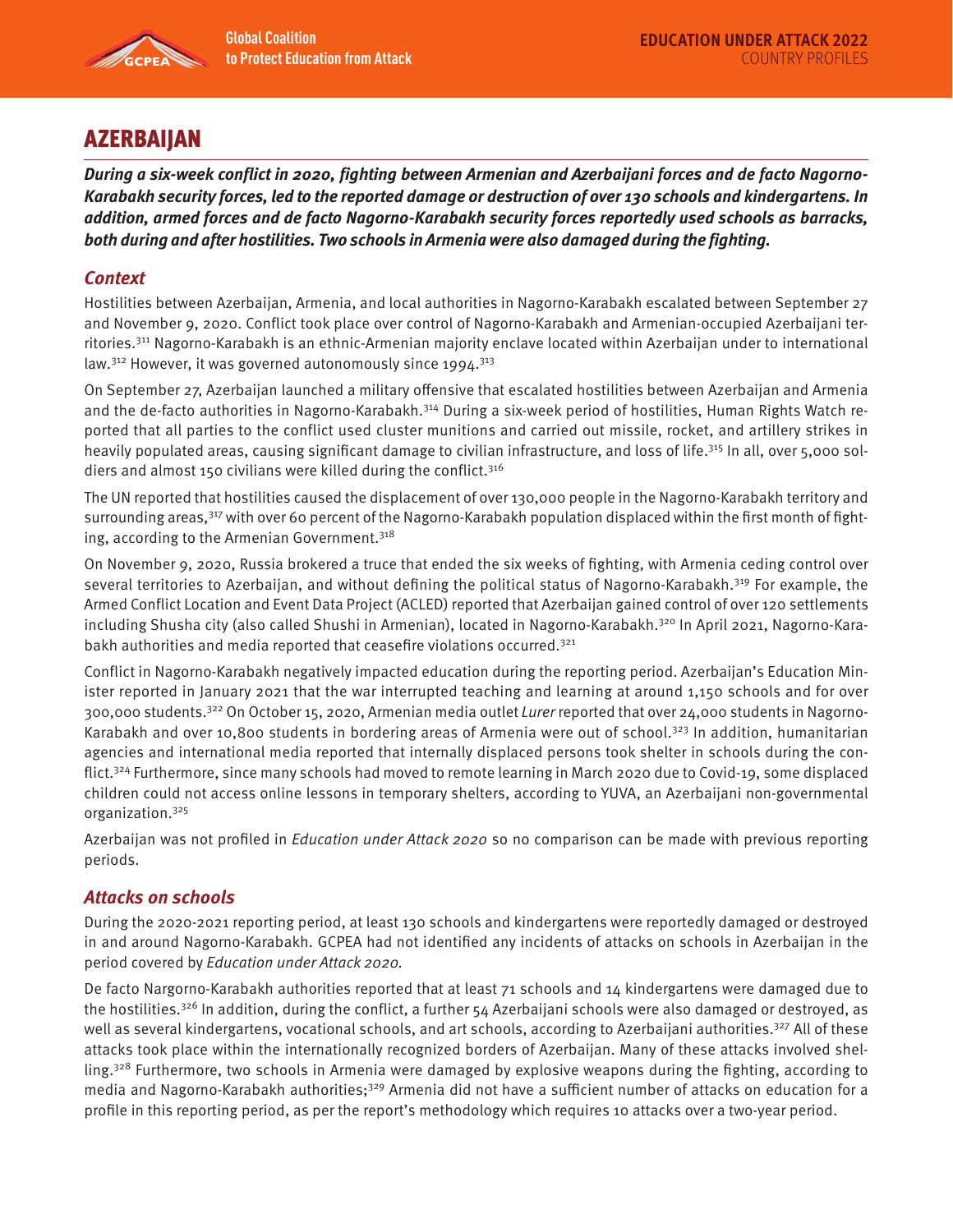

GCPEA identified around 30 reported incidents of attacks on schools in 2020, from Azerbaijani and Armenian media, Azerbaijani and Nagorno-Karabakh authorities, Human Rights Watch, and other NGOs.<sup>330</sup> These attacks occurred in municipalities such as Askeran, Askipara, Ganja, Martuni (called Khojavend in Azerbaijan),and Stepanakert (called Khankendi in Azerbaijan), the administrative center of Nagorno-Karabakh. Many reports of attacks on schools described shelling and the use of explosive weapons. Human Rights Watch verified that both Armenian and Azerbaijani forces carried out attacks that struck schools or schoolyards during the conflict, some of which were indiscriminate. Examples of reported attacks included:

- Human Rights Watch verified that between September 27 and October 12, 2020, Azerbaijani forces struck the field surrounding School Number 10, in Stepanakert. In addition to leaving deep craters in the schoolyard, the attacks caused significant damage to dozens of classrooms, windows, doors, school equipment, the exterior, and the water and electricity.<sup>331</sup>
- On October 3, 2020, three artillery shells struck School Number 1, in Tartar, causing significant damage to the walls, windows, and courtyard, as well breaking the windows of a neighboring kindergarten. Around 1,300 students attended the school before the hostilities.<sup>332</sup>
- Human Rights Watch verified that on October 6 and 7, 2002, Azerbaijani forces repeatedly used explosive weapons to attack a military compound in Stepanakert (Khankhendi), leading to the damage of nearby School Number 12. The blasts damaged approximately 40 windows in the school.<sup>333</sup>
- Human Rights Watch reported that on October 8, 2020, Armenian forces carried out rocket artillery attacks, striking School Number  $4$  in Ganja. The attack did not injure or kill any civilians.<sup>334</sup>
- The Azerbaijani Ministry of Education reported that on October 17, 2020, Armenian forces launched an attack on Ganja, during which Secondary School Number 29 suffered extensive damage. The attack took place in the night and no students were in attendance, but the incident reportedly affected 1,006 students who attend the school.<sup>335</sup>
- Human Rights Watch received reports that shelling, including Grad artillery rockets fired by Azerbaijani forces, struck Martuni School Number 2, in Martuni (Khojavend) multiple times between October 1 and 15, 2020, on October 19, 2020, and again on November 8, 2020. The shelling also affected a kindergarten and art and music school.<sup>336</sup>

## **Military use of schools and universities**

During the 2020-2021 reporting period, GCPEA received several reports of military use of schools by both Armenian and Azerbaijani forces, de facto Nagorno-Karabakh security forces, and Russian peacekeepers.<sup>337</sup> Some cases of military use occurred after the November 2020 ceasefire. These included the following:

- A school principal reported to The Armenian Mirror Spectator on November 27, 2020, that Armenian forces had used two schools in Berzdor (called Lachin in Azerbaijan) beginning around October 19, 2020. In School Number 1, the principal reported that around 300 Armenian soldiers had used the school as barracks and had caused damage to the facilities. The school reportedly served 220 students.<sup>338</sup> Armenia controlled Lachin district until the end of November, according to media reports.339
- On November 8, 2020, Human Rights Watch observed an Azerbaijani military truck stationed behind School Number 1 in Tartar. 340
- Human Rights Watch verified that on November 10, 2020, de facto Nagorno-Karabakh security forces were stationed inside a school and adjacent kindergarten in Martuni (Khojavend). The unit kept military vehicles and weapons on the school's grounds before vacating on December 19, 2020.<sup>341</sup>
- Human Rights Watch received reports that Russian peacekeepers entered a schoolyard in Martakert (called Aghdara in Azerbaijan) on January 20, 2021, while conducting military training while stationed at a neighboring stadium. The peacekeepers, who had not given the school advanced notification of their military drills, drove into the schoolyard in an armored vehicle and opened fire. The peacekeepers later provided new windows to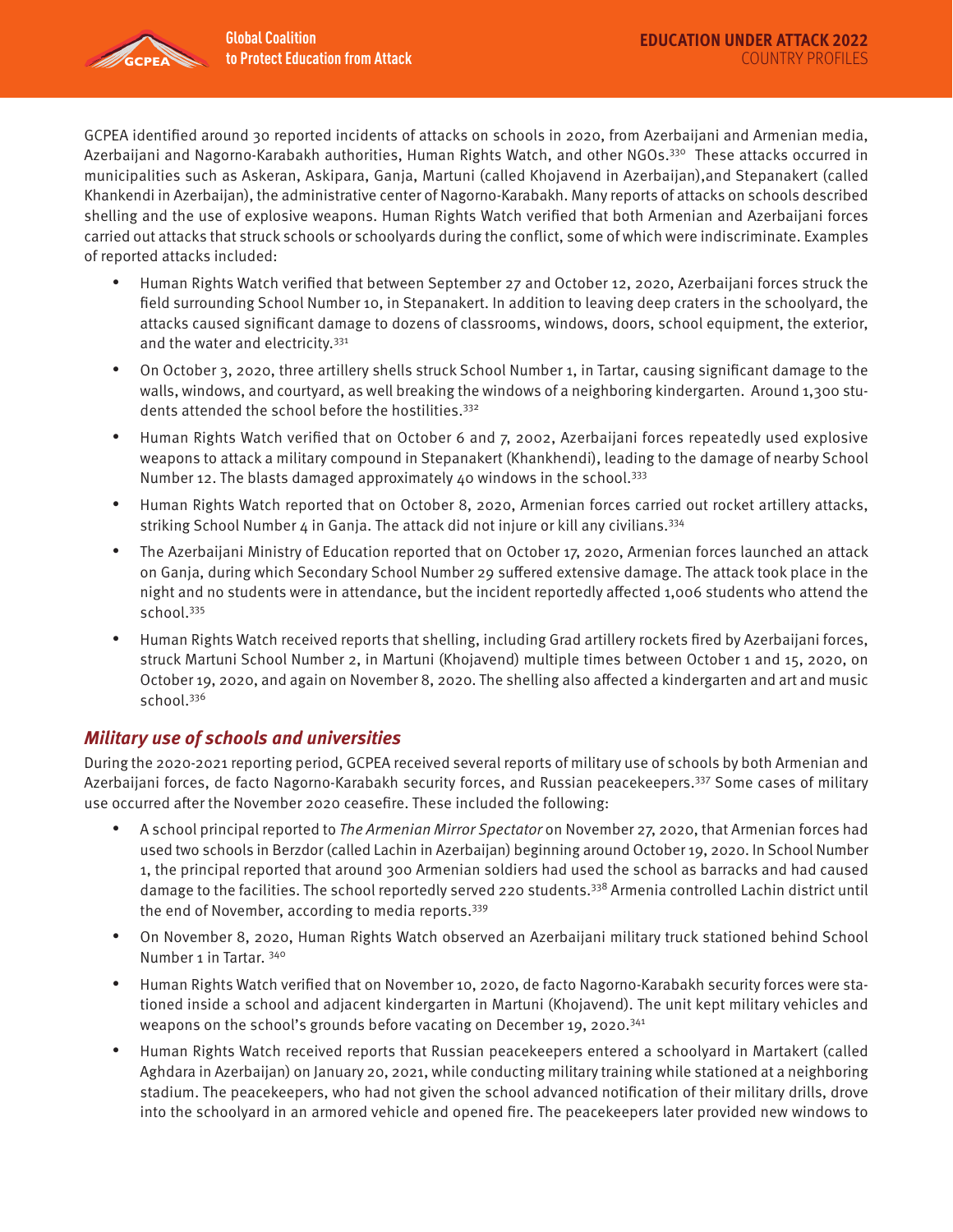

the school to replace ones that were damaged by shelling.<sup>342</sup>

#### **Attacks on higher education**

During the reporting period, GCPEA identified at least three reported incidents of attacks on university students. These attacks occurred outside the Nagorno-Karabakh conflict and involved the excessive use of force by police against university student protesters. These included:

- On June 1, 2020, Scholars at Risk reported that police arrested at least six students from student organizations who had gathered in front of the Ministry of Education to demand that authorities cancel exams due to inequitable access to higher education during Covid-19 closures. Police fined five students for violating quarantine mandates, before they were released.343
- On February 1, 2021, police detained four students of Lankaran State University, in Lankaran, who were protesting in front of the campus about exam scores, according to Scholars at Risk and local media.344
- Scholars at Risk and BBC reported that on May 3, 2021, police arrested around five students of Azerbaijan State Economic University, in Baku. The students, who belonged to an activist group, were protesting a new university exam policy.345

- <sup>312</sup> For example: Resolution 884 (1993) / adopted by the Security Council at its 3313th meeting, on 12 November 1993.
- 313 International Crisis Group (ICG), "Improving Prospects for Peace after the Nagorno-Karabakh War," Briefing No. 91, ICG, December 22, 2020.
- 314 Human Rights Watch, World Report 2021, Armenia Chapter. Human Rights Watch, World Report 2021: Events of 2020, Azerbaijan Chapter.
- 315 "Armenia: Unlawful Rocket, Missile Strikes on Azerbaijan," Human Rights Watch report, December 11, 2020. "Azerbaijan: Unlawful Strikes in Nagorno-Karabakh," Human Rights Watch report, December 11, 2020. "Armenia: Cluster Munitions Used in Multiple Attacks on Azerbaijan," Human Rights Watch news release.

316 Amnesty International. In the Line of Fire: Civilian Casualties from Unlawful Strikes in the Armenian-Azerbaijani Conflict over Nagorno-Karabakh, p. 5.

317 "UNICEF statement on one month of fighting in and beyond Nagorno-Karabakh," UNICEF press release, October 28, 2020.

318 AFP, "Half of Nagorno-Karabakh population displaced by Armenia and Azerbaijan clashes," The Guardian, October 8, 2020. "Armenia Foreign Minister: Over 90,000 displaced in Karabakh," PanArmenian, October 24, 2020.

319 International Crisis Group (ICG), "Improving Prospects for Peace after the Nagorno-Karabakh War," Briefing No. 91, ICG, December 22, 2020.

320 Asena Karaçaltı and Josh Satre, "Civilians Under Fire in Nagorno-Karabakh: September-November 2020," ACLED, December 7, 2020.

321 "Regional Overview: Central Asia and the Caucasus 17-23 April 2021," ACLED, April 29, 2021. "Foreign Ministry of the Republic of Artsakh Condemns the Enemy's Firing of the Settlements of Artsakh," Republic of Artsakh Ministry of Foreign Affairs news release, April 22, 2021.

322 "Azerbaijan considering issues of regional schools damaged during Karabakh War," Azer News, January 24, 2021.

323 "More than 24 thousand children from Artsakh do not attend school. The aftermath of the war unleashed by Azerbaijan," Lurer, October 15, 2020.

324 Julia Hahn, "Civilians suffer amid Nagorno-Karabakh conflict," Deutsche Welle, October 26, 2020. Anadolu Agency, "Azerbaijani civilians close to conflict zones take shelter in schools, public buildings" Daily Sabah, October 8, 2020.

325 Andrew Connelly, "The humanitarian fallout of the Nagorno-Karabakh conflict," The New Humanitarian, November 5, 2020.

326 The Human Rights Ombudsman of the Republic of Artsakh, "Ad Hoc Report on the Children Rights Affected by the Azerbaijani Attacks against the Republic of Artsakh (Nagorno-Karabakh)," Republic of Artsakh, November 9, 2020, p.10.

329 "Schools of Armenia's Sotk, Kut communities damaged by Azerbaijan drone attacks," News.am, October 19, 2020. Information received from an international NGO respondent via email in September 2021.

<sup>311</sup> Asena Karaçaltı and Josh Satre, "Civilians Under Fire in Nagorno-Karabakh: September-November 2020," ACLED, December 7, 2020. Human Rights Watch, World Report 2021: Events of 2020, (New York: Human Rights Watch, January 2021), Armenia Chapter.Human Rights Watch, World Report 2021: Events of 2020, (New York: Human Rights Watch, January 2021), Azerbaijan Chapter.

Bill Van Esveld and Tanya Lokshina, "Lessons of War: Attacks on Schools During the Nagorno-Karabakh War," Human Rights Watch, September 8, 2021.

<sup>327 &</sup>quot;Azerbaijan considering issues of regional schools damaged during Karabakh War," Azer News, January 24, 2021. Bill Van Esveld and Tanya Lokshina, ""Lessons of War."

<sup>328</sup> Information received by an international NGO respondent via email in September 2021. See also: "UNICEF statement on one month of fighting in and beyond Nagorno-Karabakh," UNICEF press release, October 28, 2020.